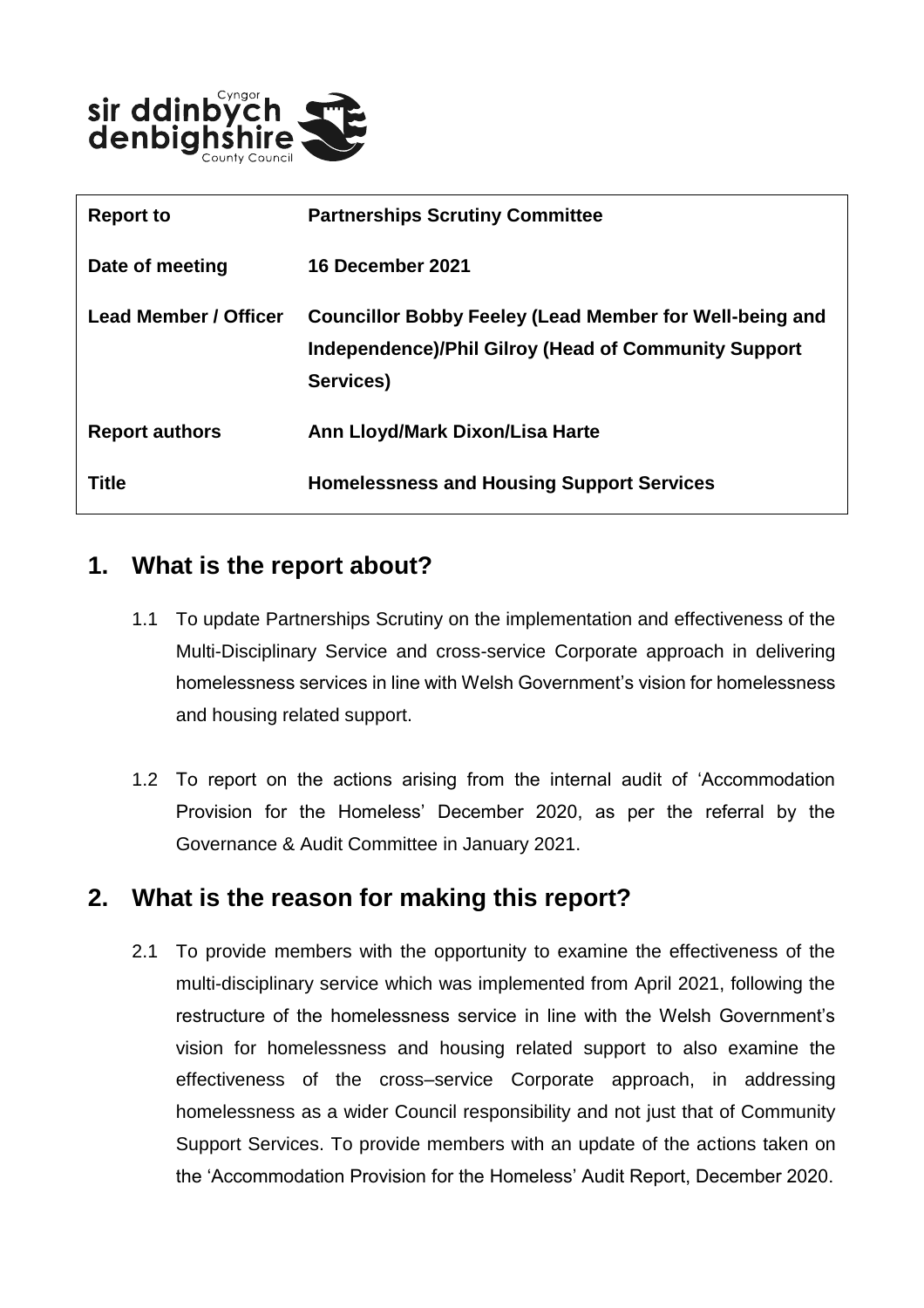### **3. What are the Recommendations?**

- 3.1. For Scrutiny to be assured that the implementation of the multi-disciplinary homelessness service and cross-service Corporate approach is in line with the Welsh Government's vision of homelessness and housing support and is contributing to the Homelessness Prevention Service's aim to ensure that everyone is safeguarded and supported to live in homes that meet their needs; and
- 3.2. That Scrutiny reviews progress with addressing the audit actions and decides whether it requires any further update reports on progress with the improvement action plan, or to refer to the Governance & Audit Committee. The Chief Internal Auditor will be providing a summary of the progress made to Governance & Audit Committee on the 16<sup>th</sup> March 2022 as part of the Internal Audit Update report.

### **4. Report details**

- 4.1. Since March 2020 when we saw the initial increase in numbers of households being accommodated in emergency temporary accommodation due to the Covid Pandemic the number continues to vary between 150-180. As we source permanent move-on accommodation, we have new households presenting as homeless, thus seeing the numbers remaining pretty consistent. We have continued to see a rise in the number of single under 35s present as homeless, which in the main, is due to people no longer being able to sofa surf, or stay with families who were shielding through the pandemic. We have seen a reduction in the number of families presenting which is being attributed to the Welsh Government stopping evictions and the Court process not yet having caught up with the backlog of cases.
- 4.2. Once households are in emergency temporary accommodation they are staying longer than before the Covid Outbreak, as there is a lack of suitable permanent move-on accommodation to move them into. Over the last 18 months we have secured tenancies for 99 households in social housing following the suspension of the Allocations Policy for Social Housing, of which over 50% have come from Denbighshire's Community Housing portfolio.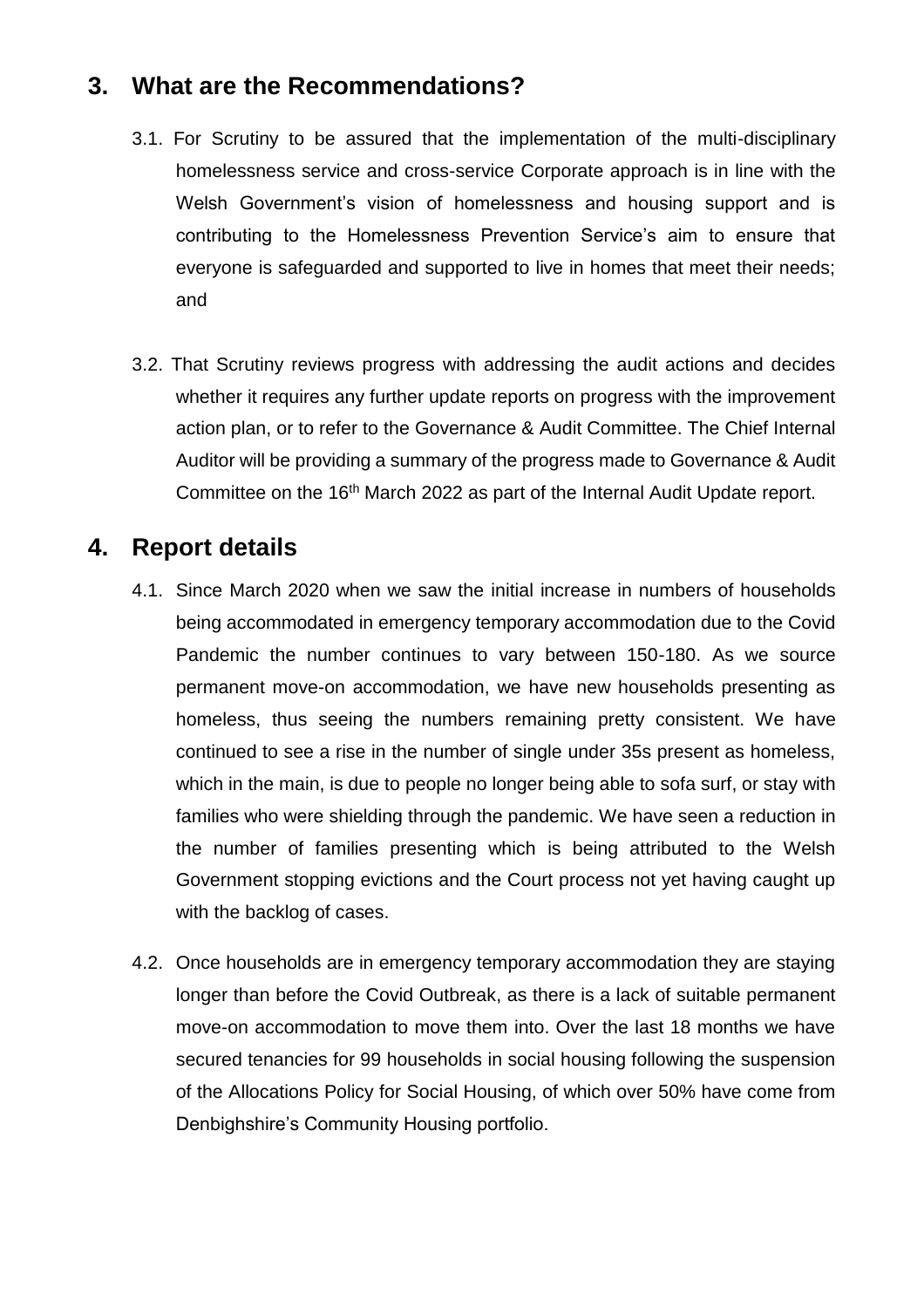- 4.3. Whilst we continue to develop our plans for the transition to the Welsh Government's Rapid Rehousing Approach the use of good quality emergency temporary accommodation is an integral part of the plan. However, we need to ensure that through the corporate approach and providing the right support to homeless households we reduce the length of time spent in emergency accommodation.
- 4.4. The Corporate approach to address homelessness is detailed in Appendix 1.
- 4.5. We are fully aware that the biggest barrier to addressing homelessness is sourcing affordable or social housing as permanent move-on accommodation. This is reflected in the exponentially high growth in the numbers on the Single Access Route to Housing (SARTH) register. One way of supporting this is to increase the Council's Community Housing portfolio either by re-purposing existing stock or developing new units and during 2022/2023 we are expecting a large number of Social Housing properties to come on-stream from both the Council and other Registered Social Landlords. This should help to reduce the SARTH waiting list and hopefully see a number of homeless households permanently accommodated.
- 4.6. An update on Denbighshire's approach to Affordable Housing is detailed in Appendix 2
- 4.7. We are not going to resolve the issue of sourcing permanent move-on accommodation without sourcing properties in the Private Rented Sector. Since September 2020, we have secured 6 properties through the Welsh Government's Private Leasing Scheme pilot against a target of 33 properties. This is due to the Covid pandemic and the high demand for rental properties because of the current housing market situation, landlords are not engaging with the scheme. We are awaiting further guidance from Welsh Government about the national roll out of the scheme which is offering secure tenancies for a longer timescale.
- 4.8. An update on the implementation and impact of the Multi-Disciplinary Team is available at Appendix 3.
- 4.9. Further information on the Housing Support Grant is detailed in Appendix 4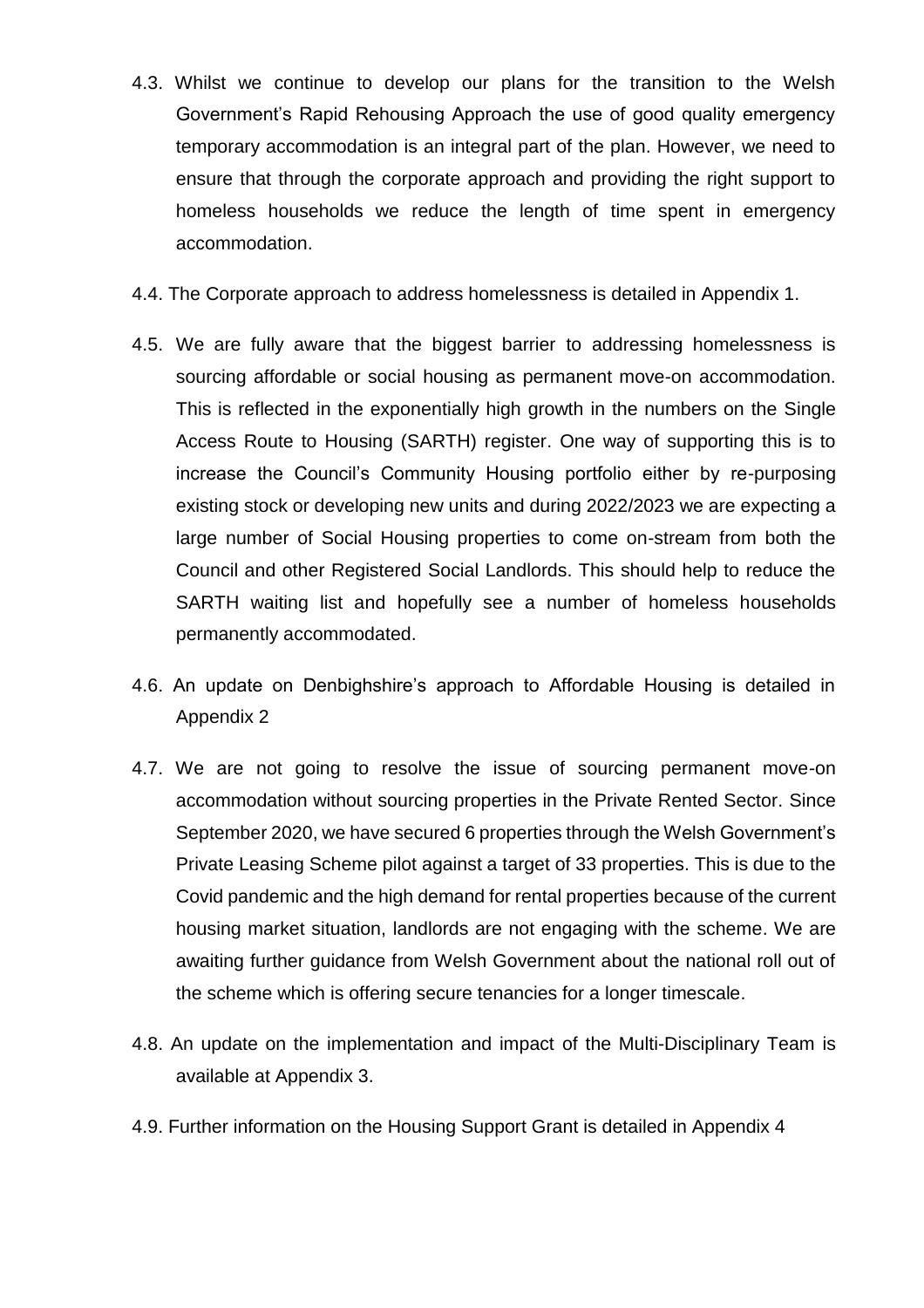- 4.10. Internal Audit's original review of Accommodation Provision for the Homeless was completed in March 2020 giving a low assurance rating because of the number of risks/issues raised. A follow up review was concluded on October 2020 (see Appendix 5 for the full report).
- 4.11.Strategically, the co-ordinated approach through the Strategic Housing & Homelessness Group and cross-service management team provides better engagement amongst services to help those impacted by homelessness. However, operationally the Covid-19 pandemic and staffing issues resulting from a recent restructure has affected continuity. This has impacted on record keeping and monitoring, developing guidance, and in some areas, has caused confusion over roles and responsibilities.
- 4.12. The Internal Audit follow up report shows that six actions are marked as completed, ten actions are in the process of being addressed, and two actions are not yet due to be followed up. While progress has been made with implementing some of the actions, a number of actions relating to major risk issues still need to be addressed. This is in despite of the efforts of staff to implement actions within the Audit plan. Therefore, our Low assurance rating remains.

### **5. How does the decision contribute to the Corporate Priorities?**

- 5.1 The Housing and Homelessness Strategy Action Plan contributes to supporting Denbighshire's Corporate Plan 2017-22 in the following areas:
	- Everyone is supported to live in homes that meet their needs
	- The Council works with people and communities to build independence and resilience
	- Younger people want to live and work here and have the skills to do so

### **6. What will it cost and how will it affect other services?**

6.1 The delivery of Homelessness services is funded through both core budget for the statutory elements of the service and Housing Support Grant from Welsh Government for the non-statutory elements such as Multi-Disciplinary Team and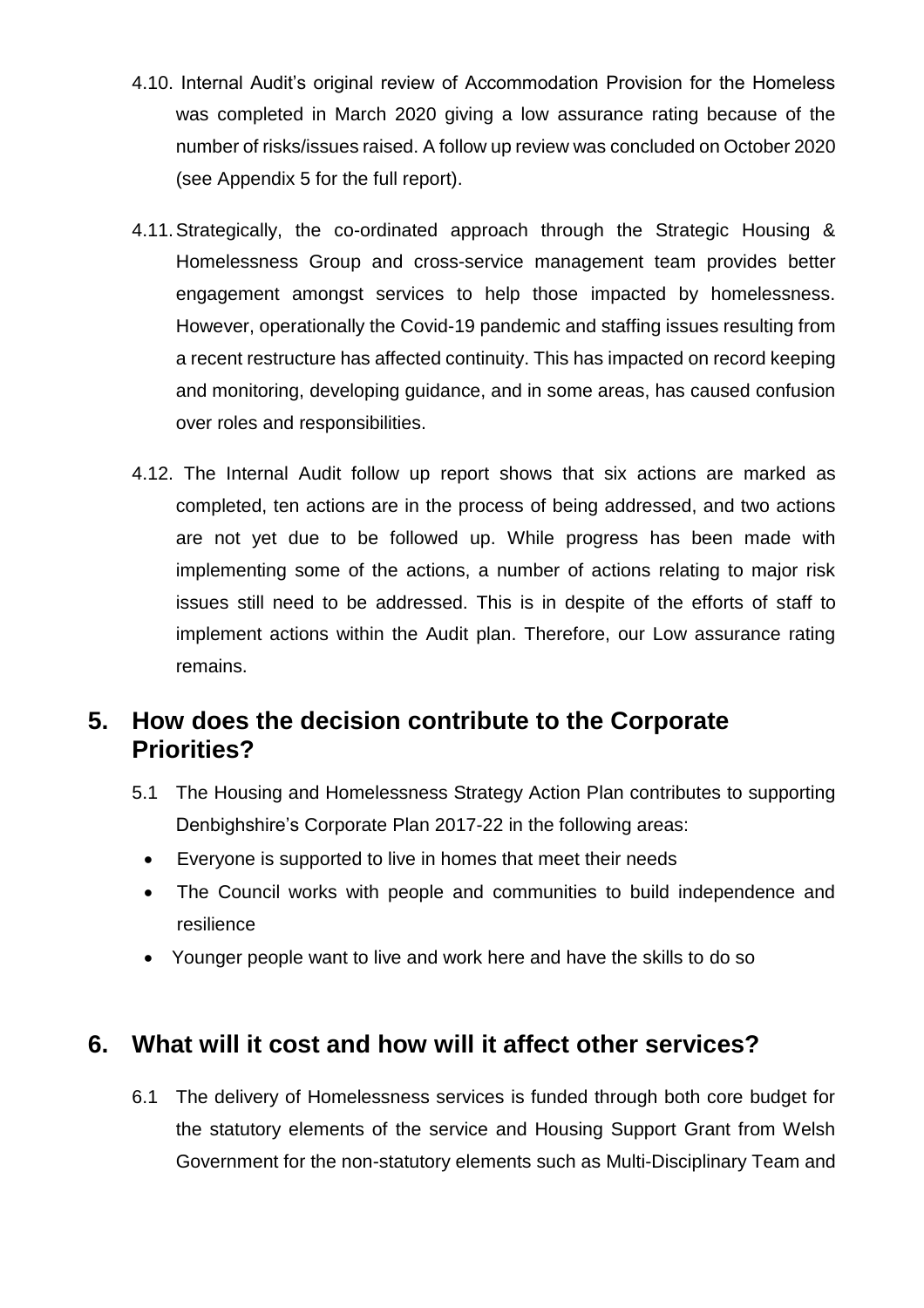the wider wrap-around support from specialist services e.g. domestic violence and abuse, family support and debt advice.

- 6.2 Developing our own emergency accommodation will not only provide better quality accommodation but will also be less expensive than using Bed and Breakfast (B&B) style accommodation, thus saving the Council money.
- 6.3 There are no additional costs associated with this report.

# **7. What are the main conclusions of the Well-being Impact Assessment?**

7.1 A Wellbeing Impact Assessment is not required for this report.

### **8. What consultations have been carried out with Scrutiny and others?**

- 8.1. The Housing and Homelessness Strategy Phase 2 Plan went to Cabinet Briefing in November 2020 and Full Council in December 2020. Updates on implementation of the Housing and Homelessness Action Plan have been provided to the Strategic Housing and Homelessness Group at their quarterly meetings commencing in February 2021.
- 8.2. The principle of the Council providing accommodation in-house, and adopting a sequential approach to identifying suitable premises for achieving this which would avoid where possible the location of this type of accommodation in areas already experiencing high levels of deprivation, has been discussed at Cabinet Briefing, and also at the meeting of the Rhyl Member Area Group held in April 2021. There will be ongoing consultation across all Member Area Groups to ensure we are addressing homelessness right across the County.

# **9. Chief Finance Officer Statement**

9.1 Not applicable because there is no decision required from this report.